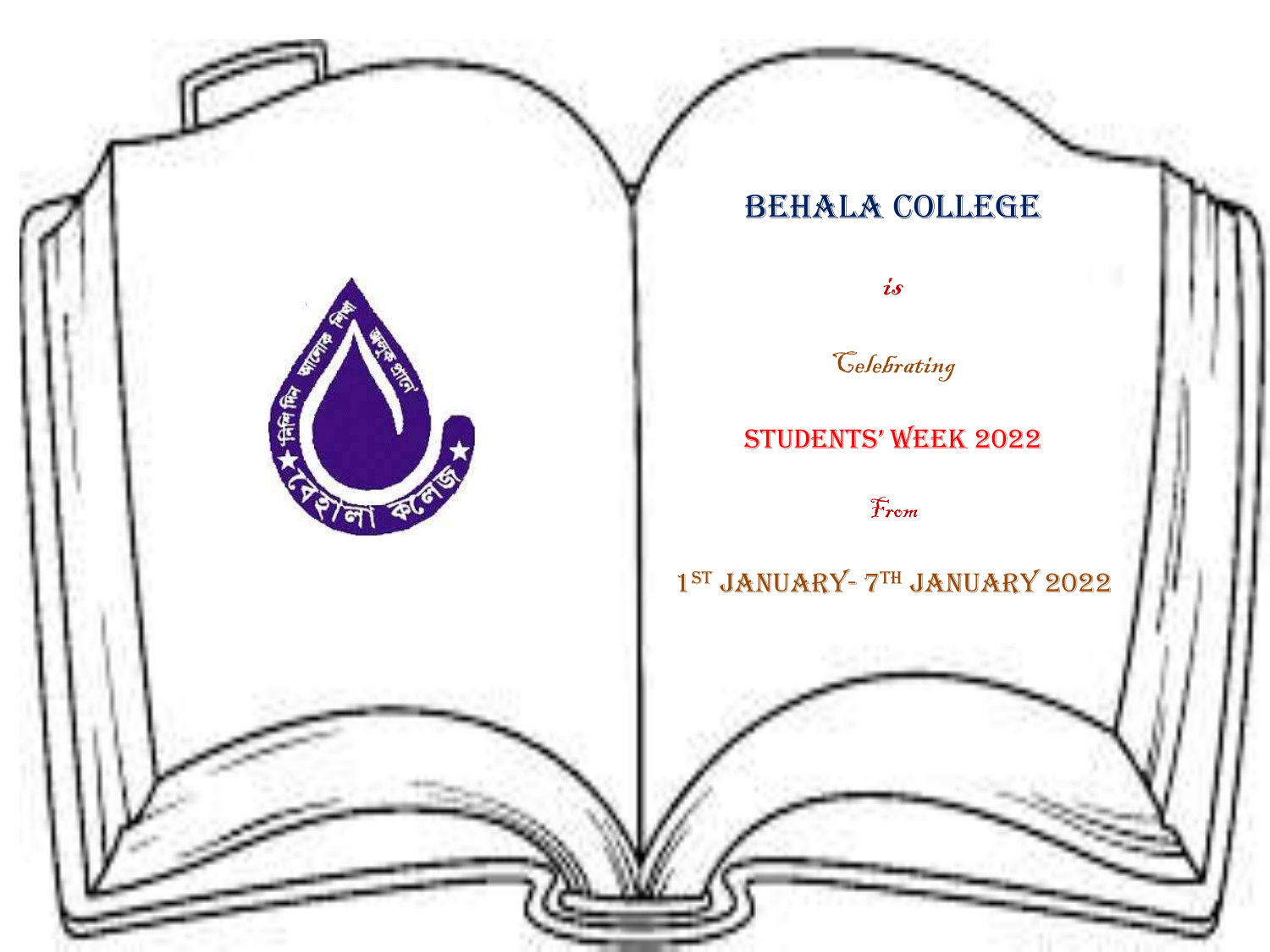*Tentative Schedule and Access Links*

**01.01.2022: Inaugural ceremony with awareness camp-cum-help desk of students' CREDIT CARD 02.01.2022: Webinar on Career Counseling Speaker : Dr. Ujjaini Mukhopadhyay & R N Lahiri Interaction with Guardians at 12.30-1.30 Contact person: DR. Parul Chatterjee and Prof. Kusumita Datta 03.01.2022: Online Psychological Counseling Speaker: Soma Ray Karmakar**

#### **04.01.2022: Lifestyle Disease and Management**

**Speaker: Soumyendu Ghosh Mode: Online 05.01.2022: Drawing and Poster Competition Mode: Online 06.01.2022: Recitation and Dance Competition Mode: Online 07.01.2022: Extempore Competition Mode: Online**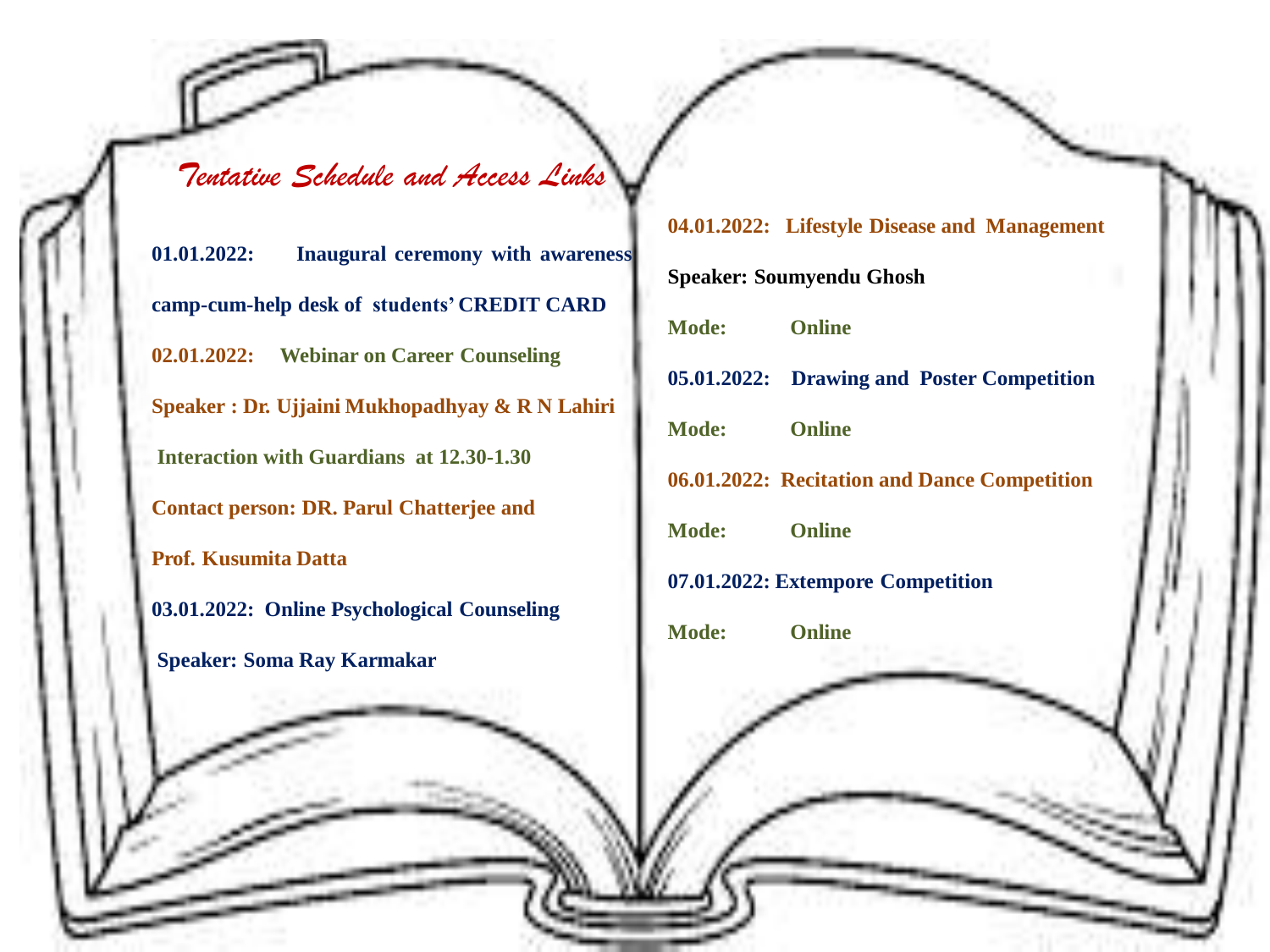**Topics for Drawing Competition ১. নববর্ ষও হালখাতা** ২. **কলকাতার রাস্তা** ৩**. সুন্দরবনন ননৌকা ববহার** ৪**. ন ৌ নাচ**

#### **Instruction for Participants**

**1. Time of competion: 12.00 am-03.00 pm 2. Mode of submission: email 3. Email id for submission: bcstw2022@gmail.com 4. Format for submission: JPG, JPEG, PNG 5. Save the document with your name and student id**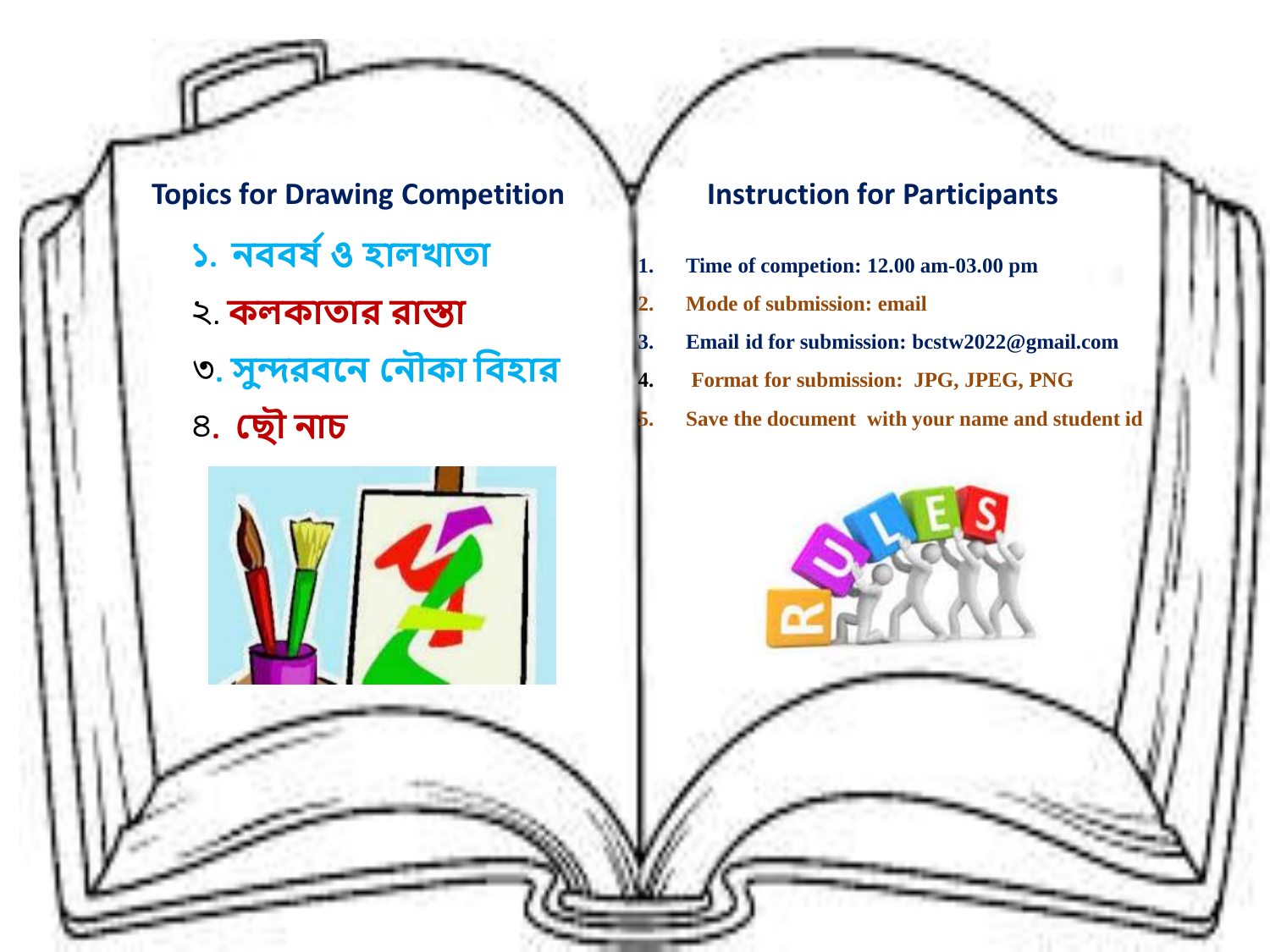## **Topics for Poster Competition**

- **1. Corona Awareness**
- **2. Kanyashree Prakalpa**
- **3. Students' Credit Card Scheme**

noetition

# **Instruction for Participants**

- **1. Time of competion: 12.00 am-03.00 pm**
- **2. Mode of submission: email**
- **3. Email id for submission: bcstw2022@gmail.com**
- **4. Format for submission: JPG, JPEG, PNG**
- **5. Save the document with your name and student id**

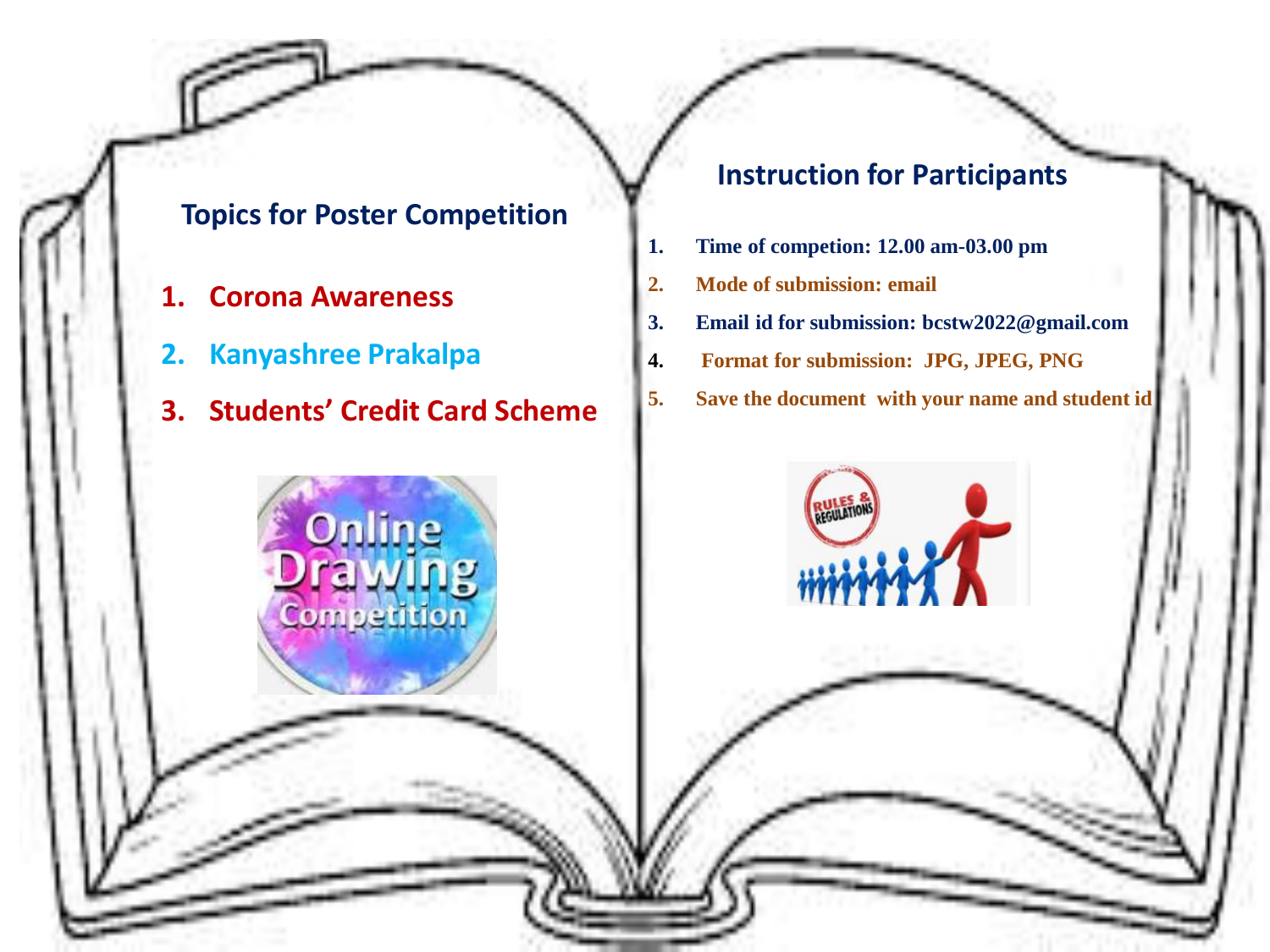**Topics for Recitation Competition রবীন্দ্রনাথ ঠাকু র সুকান্ত ভট্টাচার্ ষ জীবনানন্দ দাশ জয় ন াস্বামী এই চারজন কববর নর্নকাননা কববতা**

### **Instruction for Participants**

- **1. Time of competion: 12.00 am-03.00 pm**
- **2. Mode of submission: email**
- **3. Email id for submission: bcstw2022@gmail.com**
- **4. Format for submission: MP4, MPEG, AVI**
- **5. Save the document with your name and student id**
- **6. Duration of the video: 5min Maximum**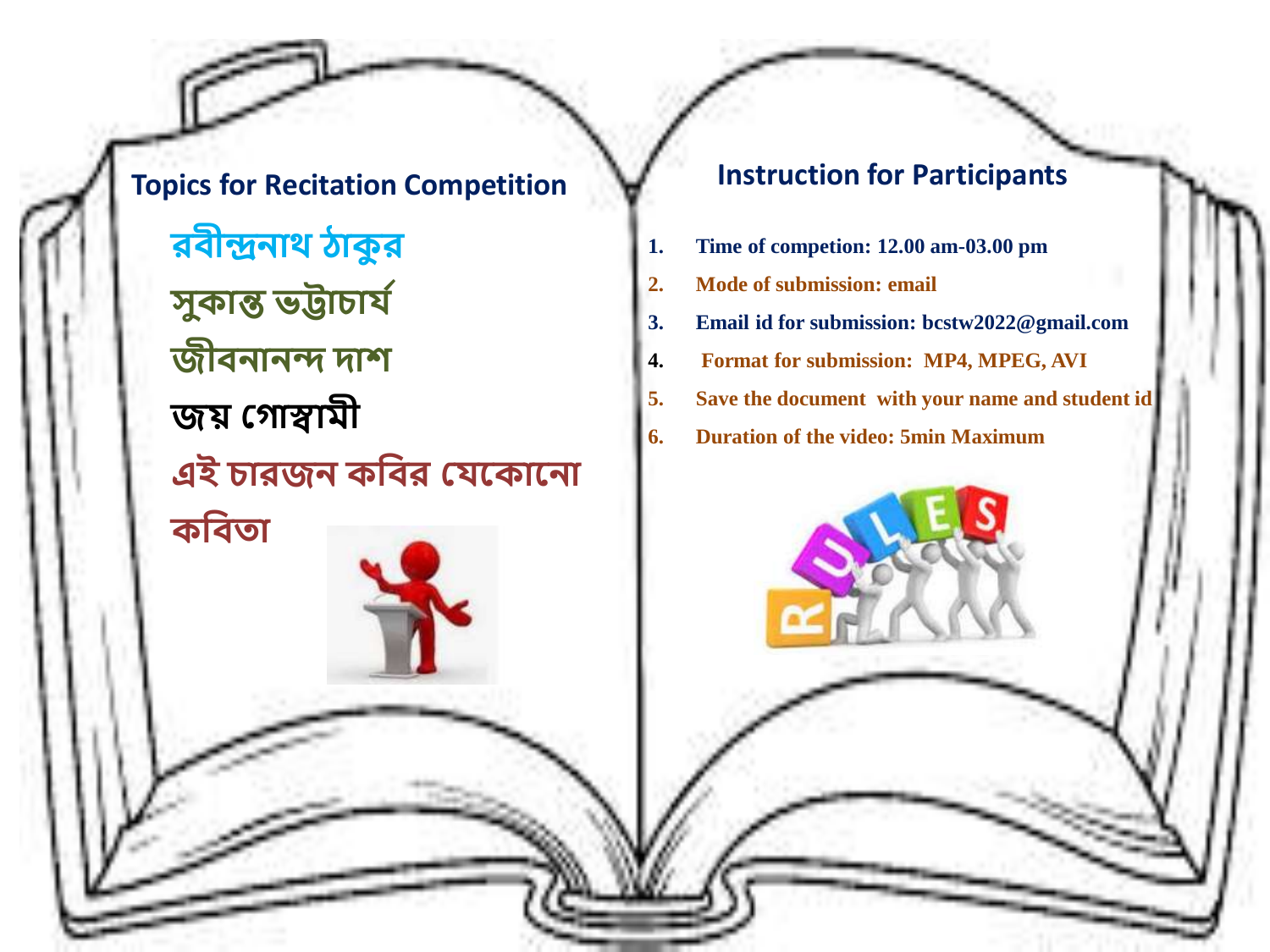**Topics for Dance Competition** 

- •**পনথ এবার নাম সাথী পনথ হনব**
- **এ পথ নচনা**

**Language)** 

- **ভারতবর্ ষসূনর্ ষর এক নাম**
- **ও আনলার পথর্াত্রী**
- •**আমরা করব জয় ( Any**

### **Instruction for Participants**

- **1. Time of competion: 12.00 am-03.00 pm**
- **2. Mode of submission: email**
- **3. Email id for submission: bcstw2022@gmail.com**
- **4. Format for submission: MP4, MPEG, AVI**
- **5. Save the document with your name and student id**
- **6. Duration of the video: 5min Maximum**